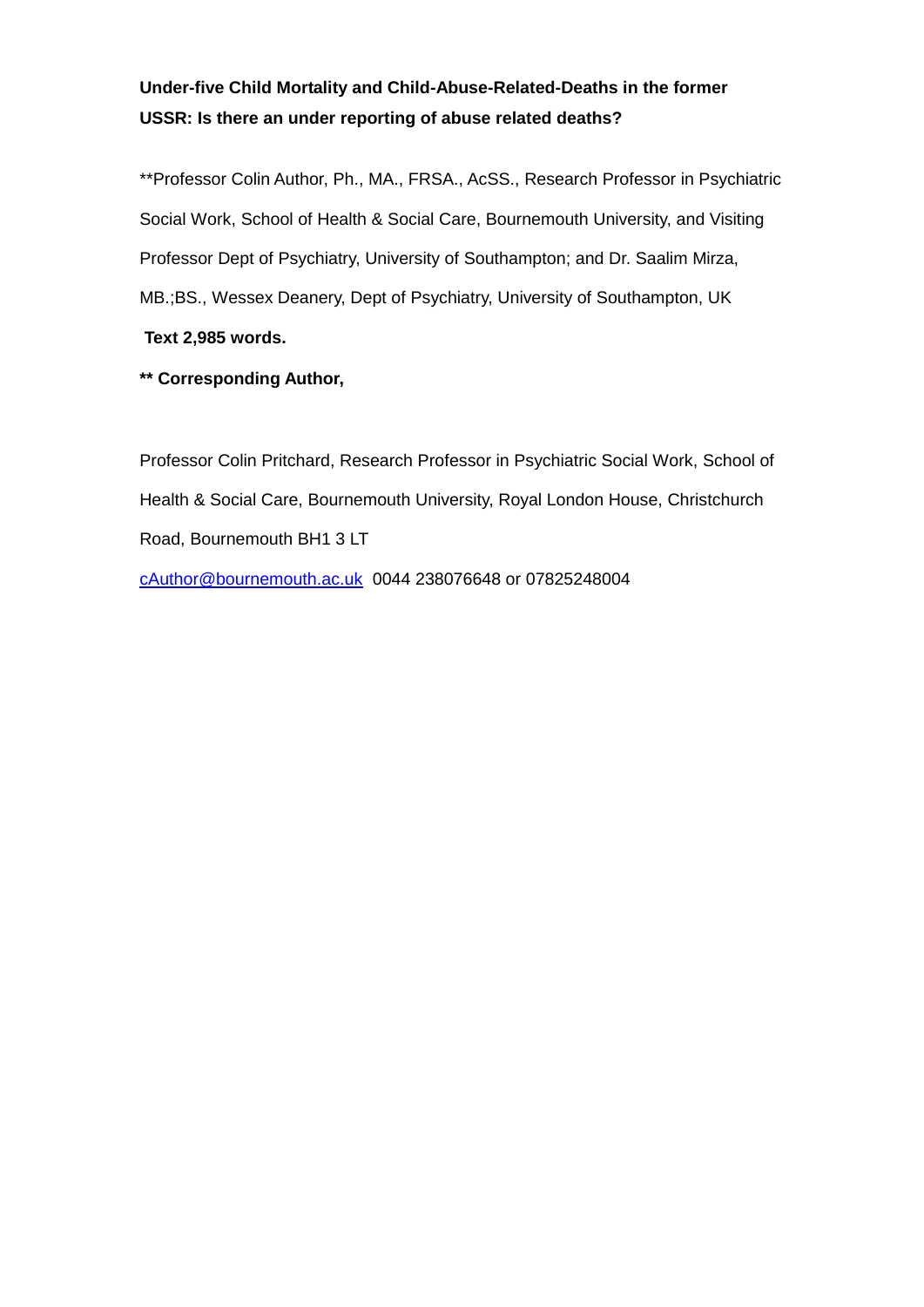# **Under-five Child Mortality and Child-Abuse-Related-Deaths in the former USSR: Is there an under-reporting of abuse related deaths?**

## **Abstract**

The study explores the former USSR countries `Under-fives' *Child Mortality Rates* (*CMR*) and Child-Abuse-Related-Deaths (CARD), since the end of the Soviet Union and asks whether there has been an `under-reporting' of CARD?

W.H.O. under-five mortality rates per million (pm) were extracted for 1988-90 compared with 2008-10 for *CMR* and confirmed and possible *CARD.*

*Possible CARD are Undetermined Deaths(UnD)* and *Ill-Defined Signs & Symptoms (IDSS)* and as these categories have been linked to under-reporting of CARD. CMR and CARD odds ratio calculated and correlated to determine possible under-

reporting of CARD.

Seven countries met the UNICEF objective of reducing CMR; five halving their previous USSR rate.

Russian CARD at 29pm is highest but six countries rates were less than 10pm. *Undetermined Deaths* (UnD) increased in Kazakhstan 13-fold, Belarus 8 times, Ukraine seven and in Russia more than four.

*Ill-defined deaths* trebled in Belarus, and rose more than 25% in Kazakhstan, Georgia and Ukraine.

*CARD* significantly correlated with *UnD* but not with CMR.

Odds ratios of CMR to *CARD* categories were substantial, more than 4.1:1 in Belarus, Kazakhstan, Russia and Ukraine, indicating possible under-reporting of *CARD.* Despite CMR improvements, this first-ever study of former USSR countries should alert the authorities of Belarus, Kazakhstan, the Russian Federation and the Ukraine to the extent of possible child abuse.

**Key Words:** child mortality, under-reporting homicide, USSR.

**Declaration**: The study had no external funding nor do the authors have any vested

interest in the study.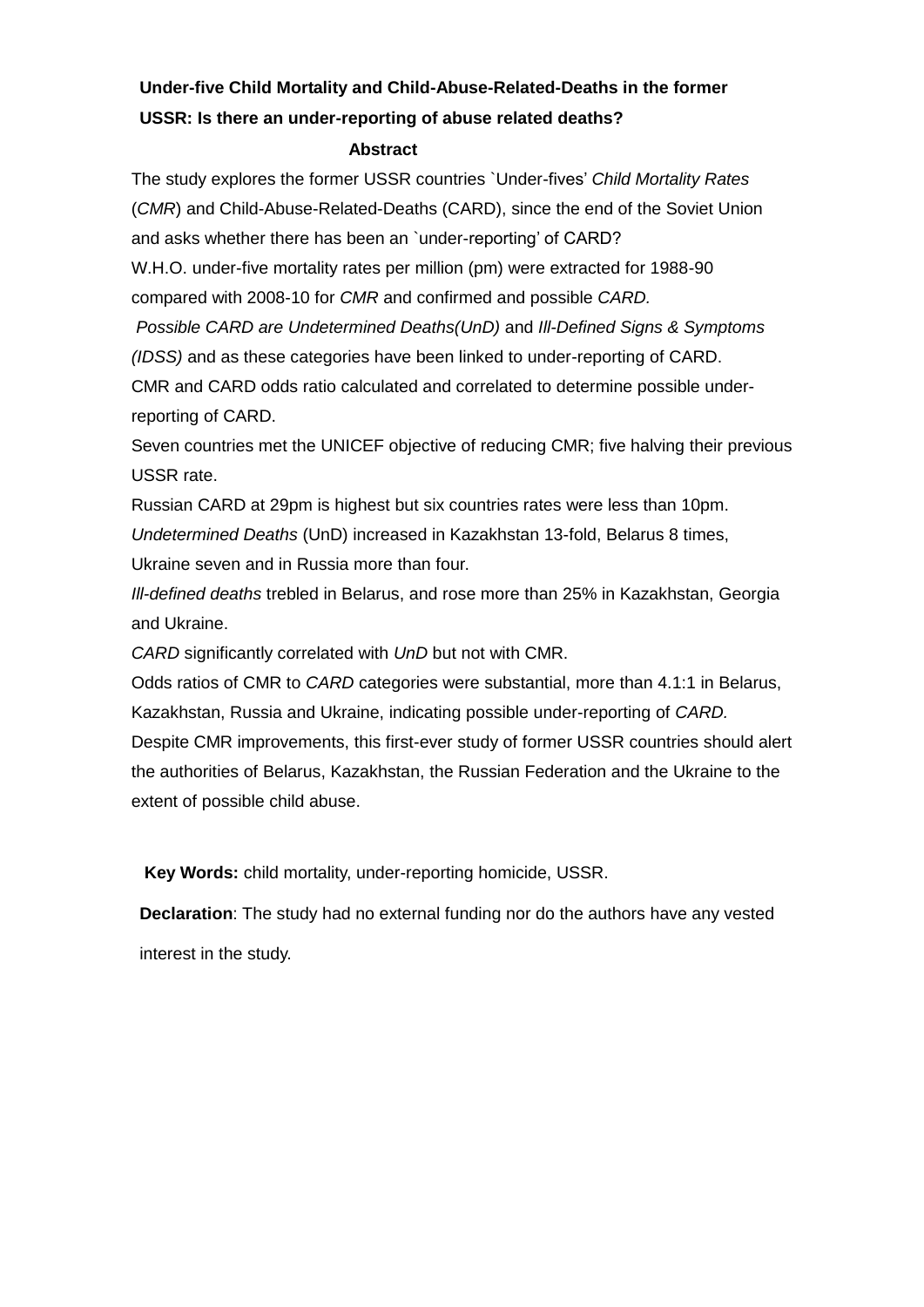### **Background**.

Following the end of the Soviet Union there were major rises in violent adult deaths in many of the former USSR countries (Maksimova et al, 2006; Varnik et al, 2010; Lysova et al, 2012; Stametel, 2012). This led to the question of what happened to child mortality since the end of the Soviet Union, especially the most vulnerable, the under-five year olds. This reflects the UNICEF statement that, "*in the last analysis child mortality rates (CMR) are an indicator of how well a nation meets the needs of its children"* (UNICEF, 2001) and is a Millennium goal for the developing countries to reduce CMR by 2% per annum by 2015 (UNMDG, 2009).

Another measure of "*how well a nation meets the needs of its children*" is associated with child neglect and at its extremes, Child-Abuse-Related-Deaths (CARD) which, despite recent improvements in many Western countries (Pritchard, Williams, 2010; Finkelhor, 2012) is a continuing concern (NSPCC, 2002; Brandon et al, 2098). A literature search on child neglect in the former USSR counties found 52 studies but only five were relevant (Andreev et al, 1995; Berrien et al, 1995; Dalenberg et al, 2004; Kerfoot et al, 2007; Zabina et al, 2009), as the majority concerned older adolescents and HIV infections (Vermeiren et AL, 2003; Kissin et al 2007). There were only two studies that explored the prevalence of child abuse (Andreev et al, 1995; Berrien et al, 1995) and this poses the question of whether CARD, of the under-fives in particular, is either not a problem amongst the former USSR countries or, if the problem exists, is there possible under-reporting of abuse related deaths? To determine how well the former USSR countries are "*meeting the needs of their children*" total Child Mortality Rates (CMR) for the under-fives and confirmed and possible CARD in the ten former USSR countries are analysed from the break-up of the Soviet Union to the present, 2010.

*Confirmed CARD* are categorised as homicides and the fatal sequel of an assault, coded X85 to Y09 and Y871 (WHO, 2012).

Possible CARD are drawn from the categories `*Undetermined Deaths'* (UnD) and *`Ill-Defined Signs & Symptoms*' (IDSS) deaths as it has long been argued that these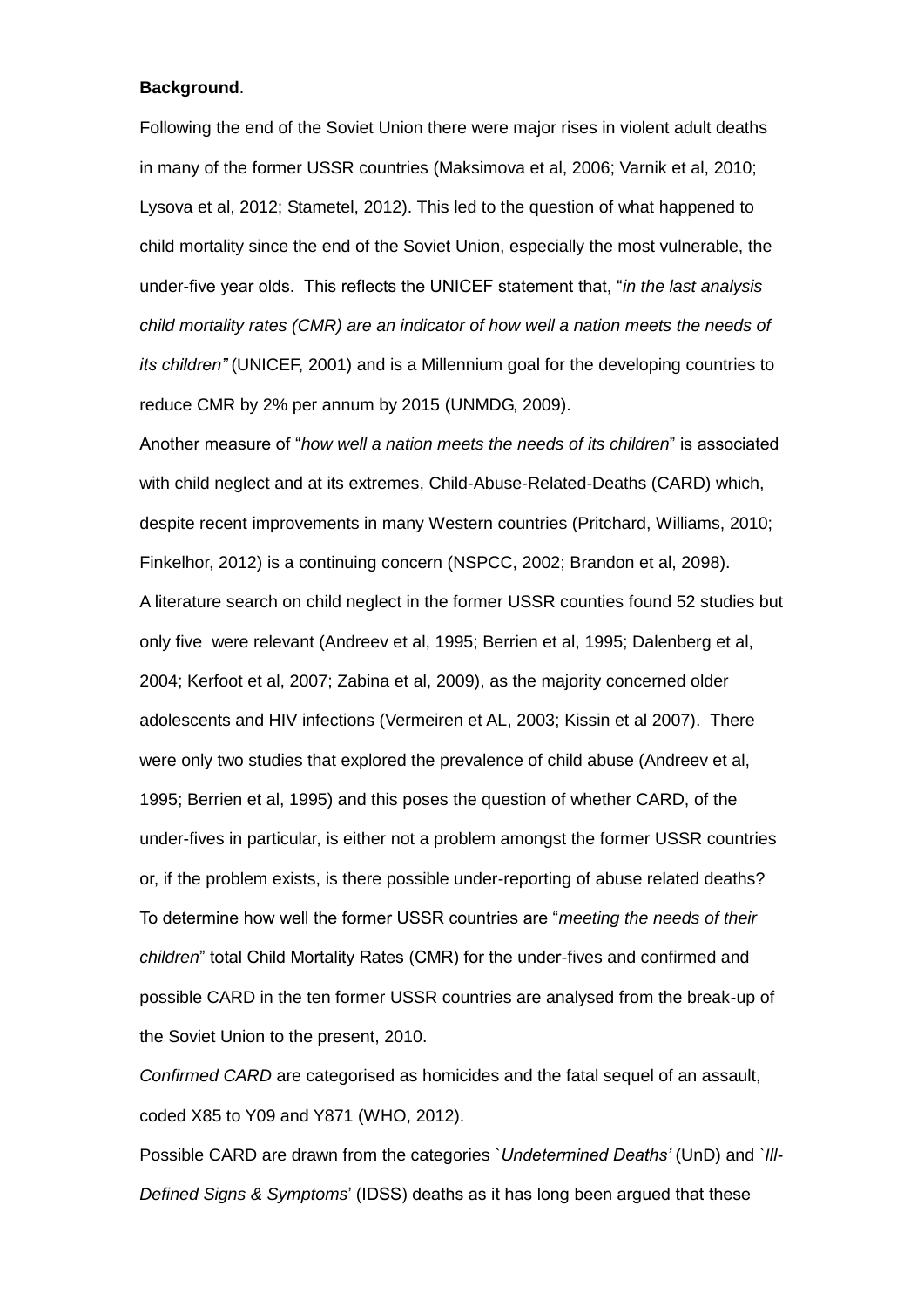categories contain `hidden' CARD because the mode of lethality are similar to abuse related deaths and of course the perpetrators will seek to obscure their behaviour (Creighton, 1993, Emery, 1993; Schmidt & Madea, 1995; NSPCC, 2002; Newton & Vandeven, 2006).

In regard to USSR adult violent deaths it was found that there was an underreporting because it embarrassed the former regime, seen in the in disproportionately high levels undetermined adult deaths (UnD) (Wasserman & Varnik, 2006; Lysova et al, 2012), hence the rationale to explore under-five UnD and IDSS deaths as a possible source of under-reporting of CARD.

To determine how well the ex-USSR countries have "met the needs of their children" changes in Child Mortality Rates (CMR) and actual and possible CARD, are analysed from 1988 up to the latest data available, 2010.

This hypothesis-stimulating study has three research questions:- since the end of the Soviet Union have the former USSR countries:-

1] met the UN objectives of reducing CMR of under-fives;

2] reduced actual and possible CARD,

and,

3] are there any statistical indications of possible under-reporting of child (0-4years) homicides?

## **Methodology**

**Child Mortality Categories:** WHO data for under-fives (0-4years) are extrapolated to calculate a 3-year-average baseline1988-90 for each country to be compared with that country's latest 3-year-average index up to 2008-10 (WHO, 2012). There are a few countries with earlier index years that are indicated in the tables. However, data for Turkmenistan was only available up to1998 so they are excluded from any intercountry comparison.

*Child-Mortality-Rates* (CMR): The total combined boy and girl child mortality rates per million (pm) are extrapolated for Infant (<1 yr) and Young Child (1-4 years) from which an Under-five (0-4years) CMR is calculated, that is *Total Deaths All Causescoded 0050-008*0 (WHO, 2012).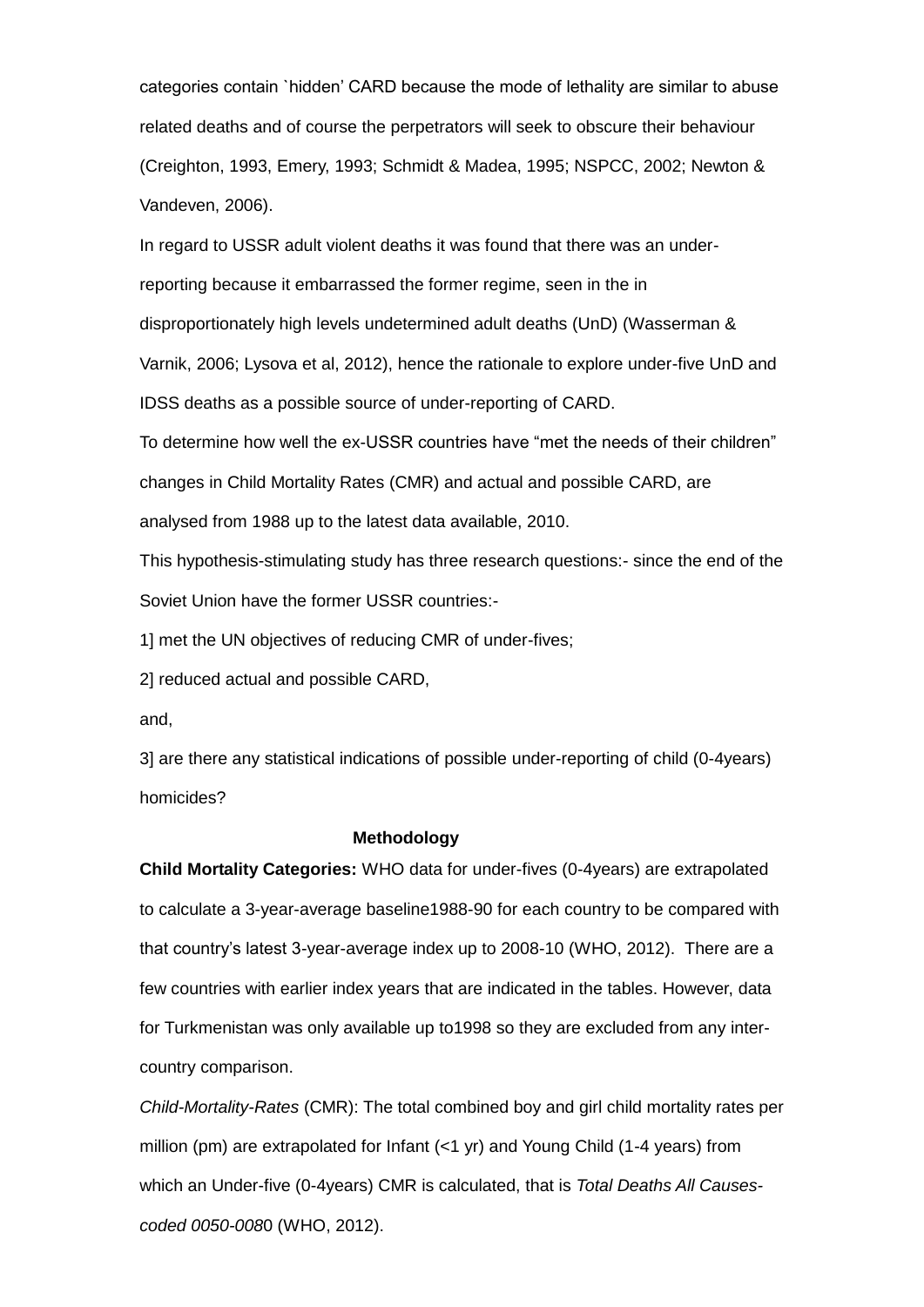*Child-Abuse-Related-Deaths (CARD):* Confirmed CARD are based upon 0-4 year old Homicide statistics (Coded *7210*) (WHO, 2012).

*Possible-CARD* categories are:-:

(i) *Undetermined Deaths* (UnD), defined as " *deaths of undetermined intent* are *All Other External Causes (coded 7240), and* when it is *"not possible for the medical or legal authorities to determine whether it was accident, self-harm or assault"*. It includes "*poisoning…(ranging from drugs to vapours and* 

*gases)…hanging…..suffocation…. drowning and submersion "*; but in each case "*intent could not be determined", coded Y10-89*. All these methods of lethality contain a degree of violence and are thought likely to be the source of any under-reported CARD (Creighton, 1993; Emery, 1993; Schmidt & Medea, 1995; Newton & Vandeven, 2006).

However, whilst an UnD will always remain `undetermined', considering the methods of lethality, an UnD in an under-five year old might be thought suspicious (NSPCC, 2002; Pritchard & Williams, 2010). Indeed, Australia and the USA recently created `infant mortality review panels' to address this problem, which led to lower reporting of UnD but rises in confirmed CARD (Bennett et al, 2006;Jenny & Isaacs, 2006; Pritchard & Williams, 2010).

*(ii) III-Defined Signs and Symptoms* (IDSS) This category, coded R00-99, is where there are "*other sudden deaths of unknown causes, excluding sudden cardiac death*" *(R96),* and *"unattended deaths"*, where "*the body was found but no cause could be discovered"(R96-7)*, and *"other ill-defined and unspecified causes of mortality (R99).*  The IDSS category also includes *Sudden-Infant-Death-Syndrome' (SIDS)" (R95) (*WHO, 2012*)* and earlier child protection researchers thought that SIDS probably contained `hidden' or under-reported CARD (Emery, 1993; Schmidt & Madea, 1995; Newton & Vandeven, 2006). However caution is required as more recent research indicates that SIDS have a complex multi-causal inter-active etiology (Bennett et al, 2006; Matturi et al 2008; Woodruff et al, 2008).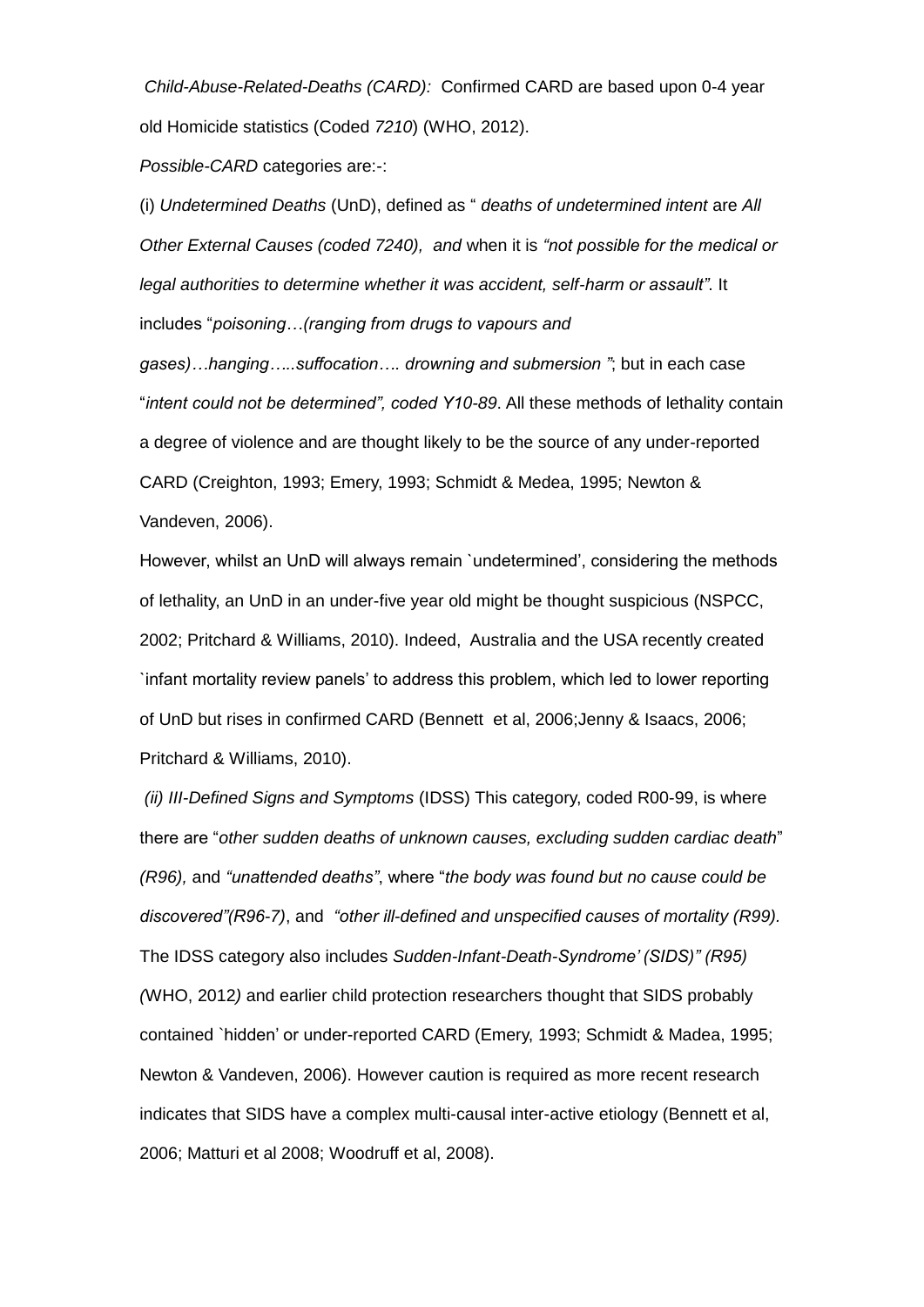It is stressed that the *greatest caution* is required in considering UnD and IDSS as abuse-linked, lest we inadvertently add further distress to bereaved parents.

**Statistics:** The Spearman rank order (Rho) correlation is used to test any statistical association between the categories CMR, Homicides, Undetermined and Ill-Defined-Sign-&-Symptom deaths. The ratio of change is the difference between a country's baseline and the index year mortality rates for each of the categories. Ratios of greater than 1.10 or lesser than 0.90, would be considered to be clinically and statistically significant (Guildford, 1978). However in previous international comparative studies only ratios of greater than 1.20 or, lesser than 0.80 were considered as indicating substantial change (Pritchard & Williams, 2010; Pritchard & Hickish, 2011; Pritchard & Wallace, 2011).

To examine whether there is any indication of possible under-reporting over the period, CMR to CARD and Possible CARD Odds ratios are calculated. An example best illustrates the point. If country X CMR ratio of change was 0.75, in effect a 25% fall over the period, whilst the UnD ratio was 1.2; in effect a 20% rise. To calculate the Odds ratio we divide the UnD ratio of 1.20 by the CMR: ratio 0.75 yielding CMR: UnD Odds ratio of 1.6 highlighting the disproportionate rise in UnD over the same period that CMR fell.

A positive substantial Odds ratio of 1.20 is thought to be *indicative* of possible underreporting, though only country-specific research could confirm this.

**Contexts -** There are two important global contexts in which to considered child mortality namely the economic and the religio-cultural, which might well influence differences between the countries.

*The Economic:* It is recognised that poverty is a major factor related to child mortality (UNICEF, 2001; UNMDG, 2009; Pritchard & Williams, 2011) and there are wide economic variations between the different republics, with the Russian Federation continuing to be the richest country amongst the former USSR (Brown, 2010; US Bureau of Statistics, 2012) Unfortunately standardised economic data was only available for five of the ten countries (US Bureau of Statistics, 2012) so it is not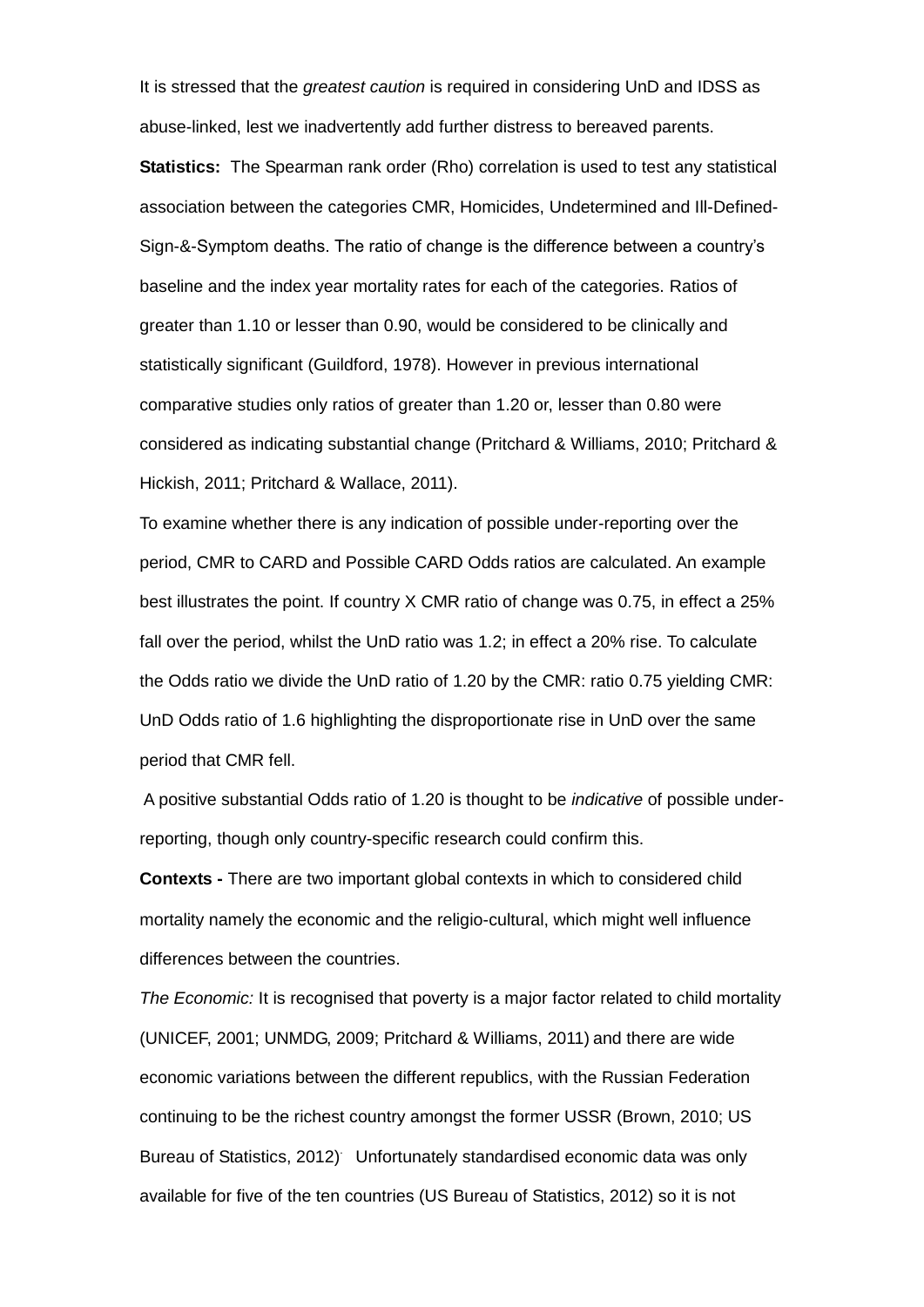possible to make any meaningful economic contextual analysis but the issue needs to be borne in mind when considering the results.

*The Relgio-Cultural:* Four of the former USSR countries, despite 90 years of secular government, still reflect the `Orthodox' national religious tradition, whilst six can be ascribed as `Islamic', which continued strongly under the Soviet period (Roi, 2000; Brown, 2010). However, as with all former USSR countries they contain a mixture of different nationalities and faiths, and variation of within faiths, especially in the `Islamic ' countries, and not just between the major Sunni and Shia divide, which are important cultural influences (Roi 2000; Brown, 2010; Lings, 2006; Fadiman & Frager, 1997).

#### **Results**

### **Child-Mortality-Rates (CMR) 1988-90 v 2008-10**

In all countries, male mortalities were higher than female and the CMR are the combined male and female rates for the under-fives.

Table [1] shows the highest current CMR (0-4years) per million (pm), excluding Turkmenistan whose latest index year was as early as 1998 (21,432pm), the highest ranged from 14,904pm in Kyrgyzstan, 9,734pm in Kazakhstan down to 2,561pm in Belarus 2,561pm and 4,399pm in Russia.

The improvements in the former USSR countries are seen in the averages of the two periods: initially 14,741pm but by 2008-10 down to 7213pm an equivalent fall of 56% since the end of the Soviet Union.

All former USSR countries had substantial CMR falls, with ratios of more than <0.80 over the period; notably in Tajikistan 0.25, Russia 0.35, Azerbaijan 0.37, Belarus and Uzbekistan 0.4, these are equivalent to falls of more than 50%, meeting the UN Millennium Goal targets of 2% p.a.

Insert Table [1]

## **Confirmed Child-Abuse-Related-Deaths (CARD): Table [2].**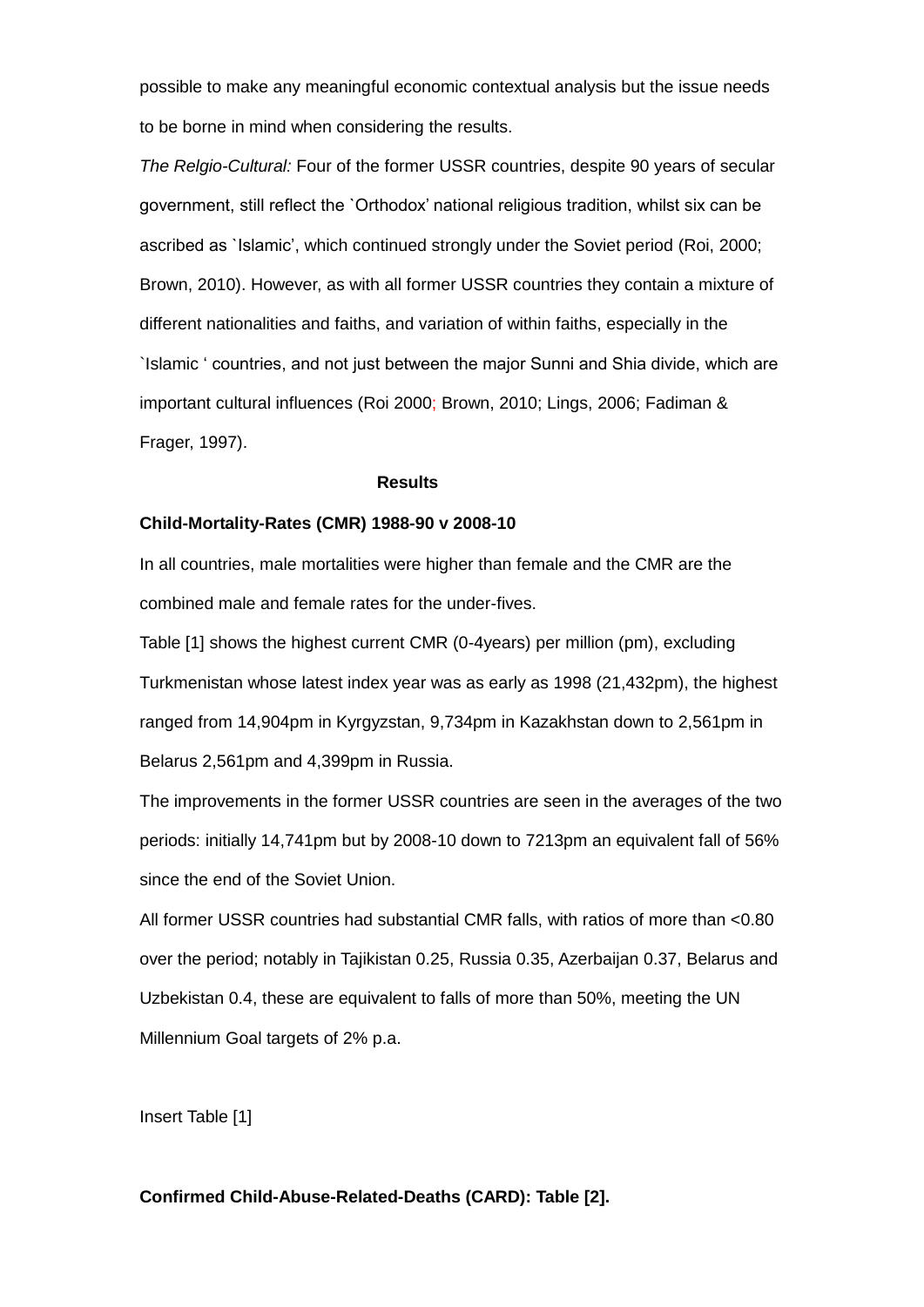The highest current (2008-10) confirmed CARD were in Russia at 29pm, followed by the Ukraine 19pm, and, Belarus and Kazakhstan at 17pm, no other country's CARD rate exceeded 7pm.

Russian rates were equivalent to a 40% rise but with the exception of Kazakhstan, all the other countries had *ostensibly* had more than halved their confirmed CARD. **Under-five CMR: CARD Odds ratios***:* Relative to the changes in CMR, there were disproportionate and substantial changes in the Odds ratios of CMR to CARD. Russia had the greatest proportionate rise at 1: 4.1 followed by Kazakhstan 1:1.52, and Azerbaijan falling just short at 1: 1.19. Conversely, there were Odds ratios of less than 1: 0.80 in Georgia, Kyrgyzstan, Tajikistan and Ukraine, indicating that CARD fell proportionately more than total CMR.

Insert Table [2]

### **Possible-CARD**:

**Undetermined Deaths (UnD):** Table [3]. The highest UnD were in Kazakhstan at 338pm then Belarus 297pm, Ukraine 270pm and Russia 254pm. Except for Azerbaijan at 59pm the four other countries had UnD rates of less than 20pm. There were however major differences between the countries, with remarkable increases in Kazakhstan, up13-fold, Belarus up more than 8-fold, the Ukraine rose seven times, and, Russia UnD rate quadrupled, with a doubling in Azerbaijan since the break- up of the USSR.

Conversely, there were notable falls in the five remaining countries.

*CMR: UnD Odds ratios:* There were substantial CMR: UnD Odds ratios indicative of possible under-reporting of CARD.

The largest were in Belarus 1: 21.5, followed by Kazakhstan 1: 20.5, Russia 1:13.1, the Ukraine 1:11 and in Azerbaijan 1: 5.9.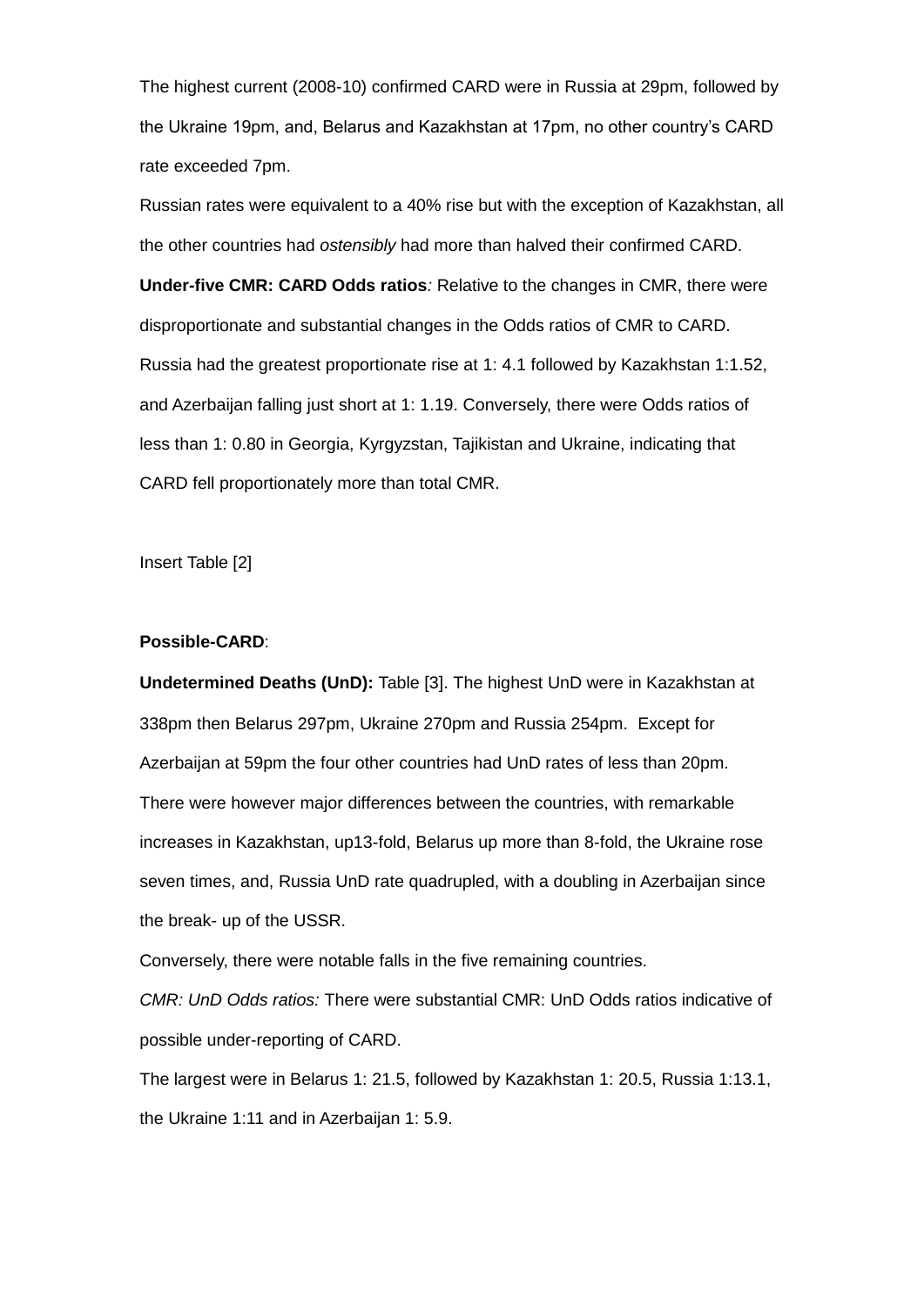Conversely there were Odds ratios of under 1: 08 in Georgia, Kyrgyzstan, Tajikistan and Turkmenistan, indicating that UnD fell more substantially than did CMR in these countries.

## Insert Table [3]

*Ill-Defined Signs & Symptoms (IDSS)***:** The current highest IDSS rates were in Belarus at 423pm, followed by Kazakhstan 391pmand Russia at 263pm, with lows of under 150pm in Kyrgyzstan, Tajikistan, Georgia and Uzbekistan. Belarus trebled its IDSS rate and Kazakhstan increased by the equivalent of 72%,

Georgia 54% and the Ukraine 27%.

*CMR: IDDS Odds ratios*: There were notable rises in CMR to IDSS ratios in Belarus 1: 8.9, Russia 1: 2.9, Kazakhstan 1: 2.15 and the Ukraine 1:1.47 and Azerbaijan 1:1:59, with below 1: 0.80 Odds ratios in Tajikistan, Kyrgyzstan and Uzbekistan.

## Insert Table [4]

**Correlating the CMR and CARD Mortalities***:* Table 5 shows the inter-correlations of all four separate mortality categories with each other for the pre and post break-up of the Soviet Union.

For the 1988-90 baseline year, the only significant and positive correlation was between CMR and Ill-Defined deaths (Rho=+0.7333 p<0.01). By 2008-10 there were however major changes as CMR correlated *negatively but* 

*not significantly* with all the other categories (Homicides (Rho = -0.5208 p<1.0 a

trend), IDDS (Rho= -0.400 n.sig) and UnD (Rho= -0.3701 n.sig).

Conversely, there were *significant positive* correlations between Homicides, Undetermined deaths (Rho =  $+0.9042$  p<0.001), positive but not significantly with III-

Defined Signs and Symptoms (Rho= +0.4625). CHECK rhO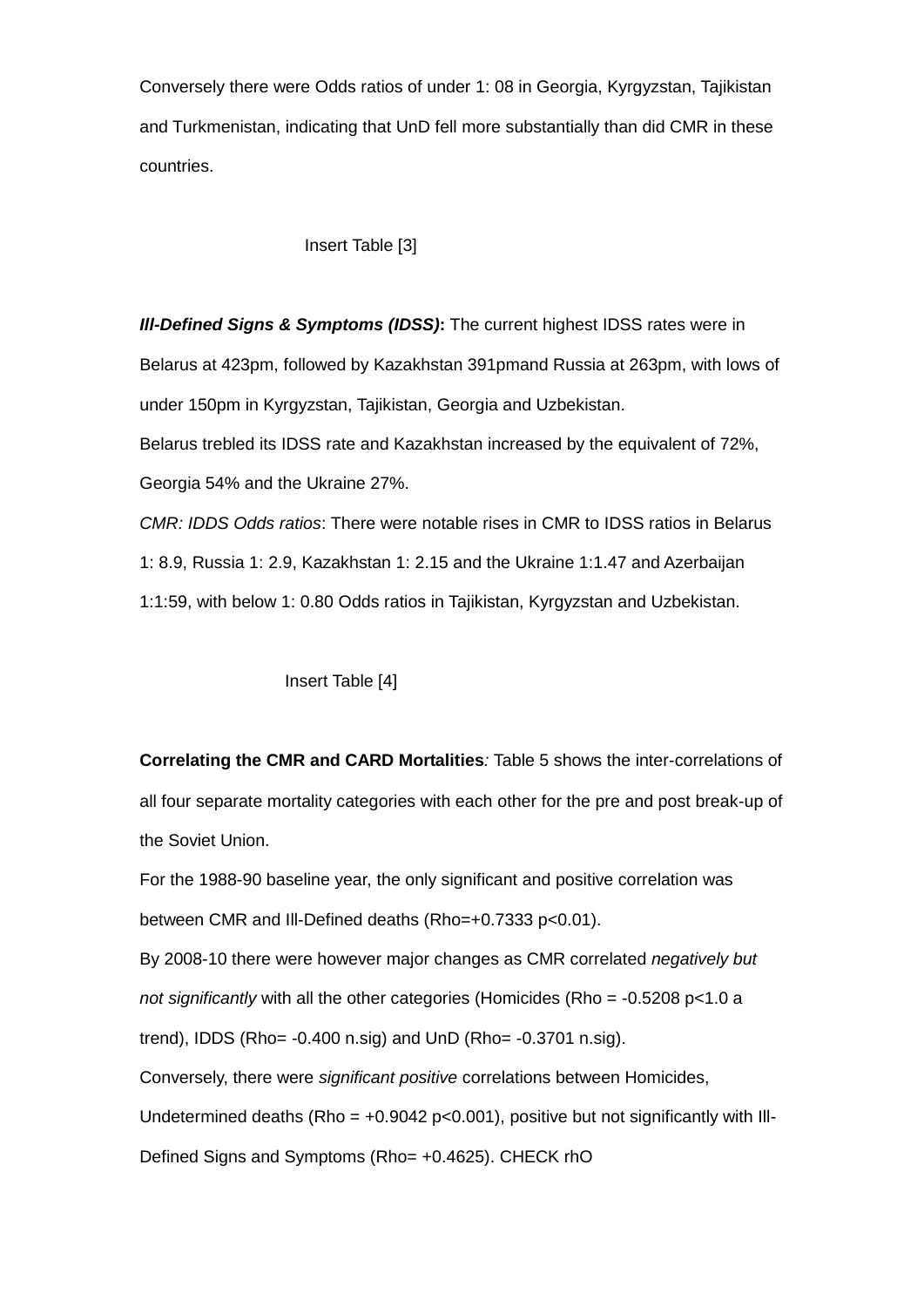There was a significant trend, probability falling just short of statistical significance between UnD and IDDS (Rho=  $+0.5167$  p<0.1).

#### **Discussion.**

**Limitations:** The key limitation to this study depends upon how *accurate and reliable*  was the reported statistics for the baseline years of 1988-90 in relation CARD, in view of the problems found earlier about adult violent death that were said to have a `political dimension' and had been treated as `top secret' (Wasserman & Varnik, 1998). Therefore, if the current levels of CARD had occurred prior to the end of the USSR, they might have been `politically' unacceptable and therefore not reported. However, this does *not* seem to be the case as *Undetermined and Ill-Defined reported* deaths rose markedly from the earlier period, indicating that CARD and UnD and IDSS rates are reasonably reliable and that there are real increases, which in terms of UnD and IDSS are likely to contain under-reported abuse deaths. A minor limitation was that there was no exact temporal matching of the latest data, especially Turkmenistan whose index years were 1996-98 but the Odds ratio was essentially testing a country against itself, to indicate changes in that nation's ability "*to meet the needs of its children*" over the period.

Despite the above limitations, this first comparative analysis of child mortality and abuse related deaths in the former Soviet Union countries shows that there have been major changes to which the relevant authorities should respond.

**Salient Findings:** The first research question of this hypothesis stimulating study is answered in the affirmative, as seven of the ten former USSR countries substantially reduced their total CMR, meeting or coming close to achieving the UN Millennium goals to reduce under-five CMR by 2% p.a.

In regard to reducing actual and possible Child-Abuse-Related-Deaths the picture is more mixed.

Reported confirmed CARD increased only in Russia but the major rises in Undetermined deaths, in Belarus, Kazakhstan, Russia and the Ukraine, at a time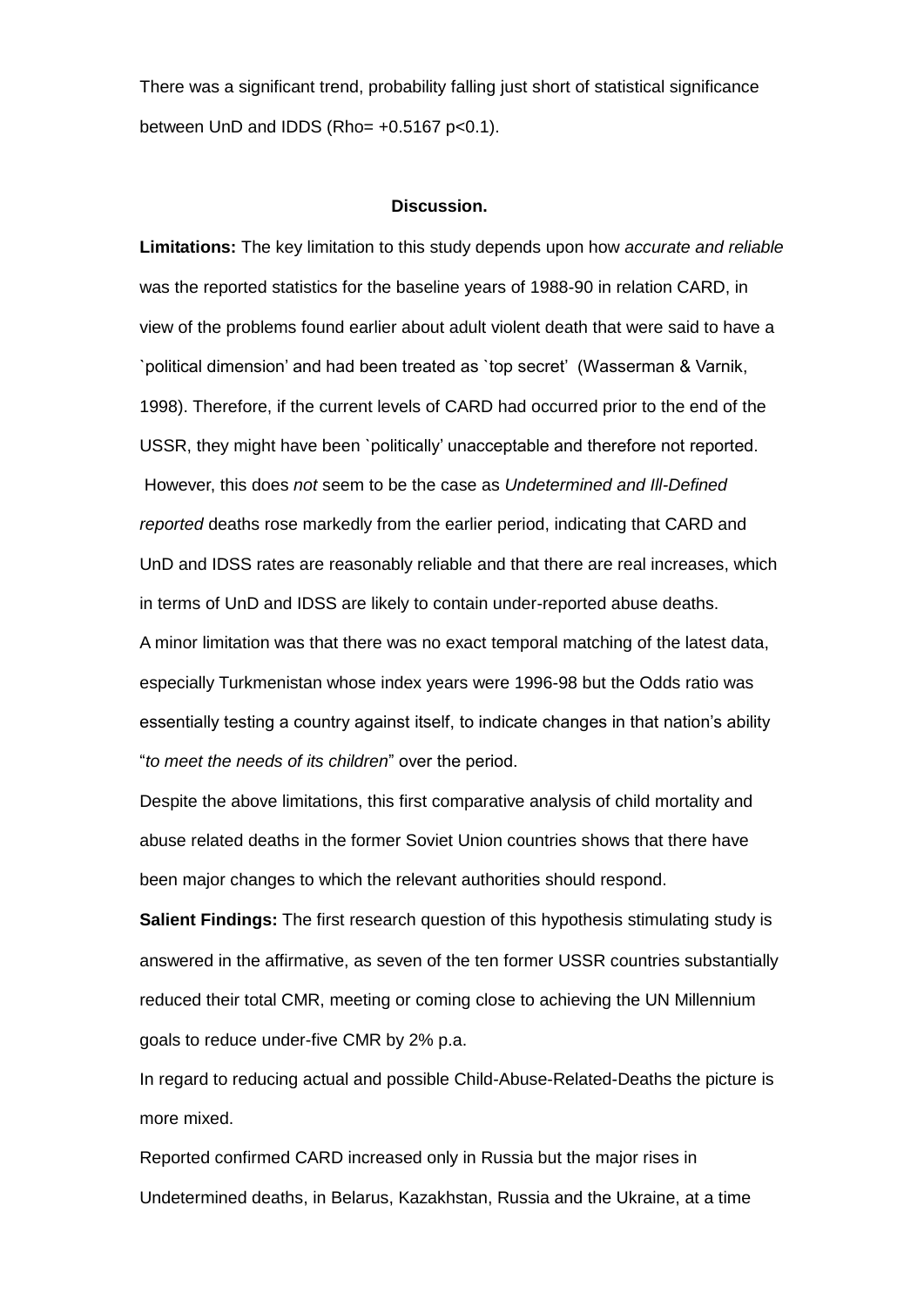when these four countries CMR fell so substantially, is *indicative* of possible underreporting of CARD.

Such an interpretation is further strengthened by the rises in Ill-Defined deaths in Belarus, Georgia, Kazakhstan and the Ukraine, and with the significantly high positive correlation between confirmed CARD and undetermined deaths. This would fit the assertion that it is amongst the *undetermined deaths* that are most likely to contain possible `hidden' abuse related deaths (Creighton, 1993; Emery, 1993; Schimdt & Medea, 1995; Bennett et al, 2006; Newton & Vandeven, 2006). Further more these same four countries' Odds ratios showed a marked disproportionate rise compared to their total Child Mortality Rates, again suggesting a degree of under-reporting of neglect and/or abuse related deaths. This suggests that the need for child protection is either not understood or perhaps some authorities prefer not to highlight the problem, mirroring what occurred with adults (Wasserman & Varnik, 1998; Maksimova et al, 2006; Lysova et al, 2012; Stametel, 2012).

This interpretation is further supported by the fact that the only significantly positive correlations between the mortality categories were CARD and undetermined and a trend in relation to CARD and Ill-Defined deaths.

Brief mention must be made of the economic and religio-cultural factors that may have influenced the different categories of deaths. The Russian outcomes are especially surprising because Russia is the strongest economically (US Bureau of Statistics, 2012).

In relation to the notionally `Orthodox' countries, Belarus, Russia and the Ukraine, these had the strongest indication of under-reporting, but only two of the six `Islamic' countries, Kazakhstan and Azerbaijan, whilst the other four had major reductions. Why this might be requires country specific research.

**Conclusions:** What might these results indicate?

First in terms of reducing overall child mortality, seven former USSR countries can claim to have improved their ability `*to meet the needs of their children*', and two are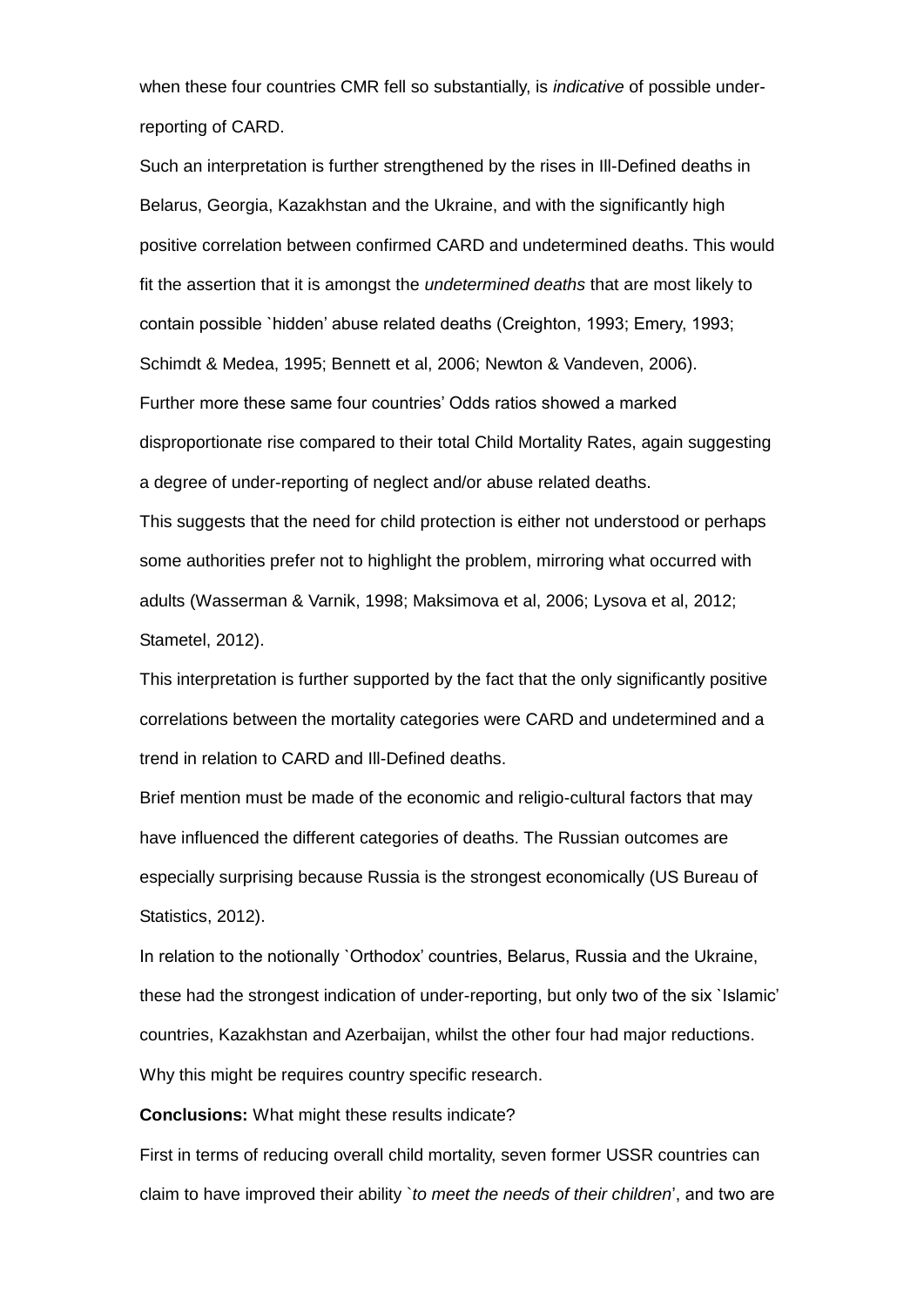close to achieving the UN Millennium Development goal objective of reducing CMR by 2% p.a.; the exception being Kyrgyzstan.

However, the increases in actual and possible CARD categories in Belarus, Kazakhstan, Russia and Ukraine, is *indicative that there is a* serious child protection problem that is not being addressed.

Bearing in mind the political sensitivity of children's deaths in the West the remarkable increase in Undetermined and to a lesser degree the Ill-Defined-Sign-&- Symptoms deaths, does suggest that a significant proportion may well have been abuse related.

This raises the question of whether the problem of child abuse and its extremes is not recognised in the Belarus, Kazakhstan, Russia and the Ukraine, or is there is a deliberate under-reporting? Again only country and case-specific research can answer this question.

It is suggested that *these four countries need to focus their attention on meeting the needs of their children*, as despite the overall laudatory improvements in their total child mortality, all appear to have failed to meet the challenge surrounding childabuse-related-deaths.

This study provides a baseline for future measurement of CARD in these countries and should alert the four Governments of the need to hear *`the voice of their silenced children'*.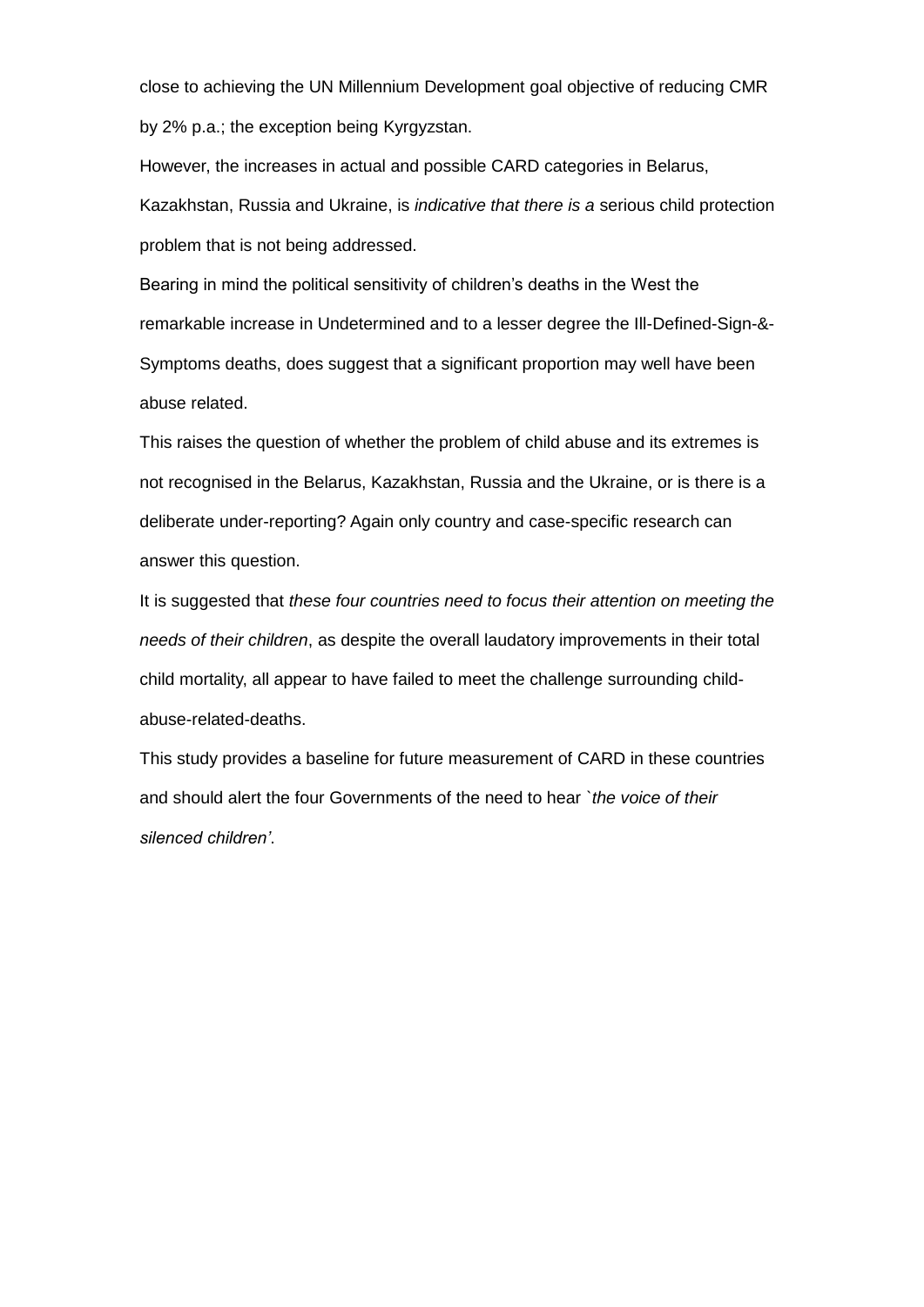### **References.**

Andreev W, Bykhovaskia D, Bogdanova L, Kossovol A. (1995) Sex crimes committed by family members against children and adolescents. *Sud Med Exsperta.* 38: 13-14.

Bennett, M.D, Hall J, Frazier L Jr, Patel N, Shaw, K. (2006) Homicide of children aged 0-4 years, 2003-04: Results from the National Violent Death Reporting System. *Injury Preven.* 12 Suppl 2:ii39-ii43.

Berrien FB, Aprelkov G, Ivanova T & Buzhicheeva V. (1995) Child abuse prevalence in Russian urban population: A preliminary report. *Child Abuse Neglect*.19, 261-64.

Brandon M, Belderson P., Watson C, Howe D, Black J (2008) *Analysing child deaths and serious injuries through abuse and neglect: What can we learn? A bi-annual analysis of serious case reviews.* London, Dept of Children, Schools & Families. RB023 Research.

Brown A. (2010) *Rise and Fall of Communism.* London, Vintage Books.

Cheng D, Horon IL. (2010) Intimate partner homicide among pregnant and postpartum women. *Obstet Gynecol.* 115, 181-86.

Crighton J. (1993) 'Children's homicide: An exchange', *Brit J Socl Work*, 23, 643–4.

Dalenberg CJ, Palesh OG. (2004) Relationship between child abuse history, trauma and disassociation in Russian college students. *Child Abuse Neglect.* 26,461-74.

Emery JL. (1993) Child abuse, sudden infant death syndrome and unexpected infant death. *Am J Dis Childhood.* 147, 1097-1100.

Finkelhor D, Jones L. (2012) Trends in child mortality. *Lancet*, 379, 2048-9

Guildford JP. (1978) *Fundamental Statistics in Psychology and Education*. 4<sup>th</sup> edition. London, McGraw-Hill.

Jenny, C. Isaac R. (2006) The relation between child death and child maltreatment. *Arch Diseases Childhood.* 91, 265-269.

Kerfoot M, Koshyl V, Roganov O, Mikhailichenco K & Pottage D. (2007) The health and well-being of neglected, abused and exploited children: the Kiev Street Children Project. *Child Abuse Neglect.* 31, 27-37.

Killias M, Markwalder N. (2012) Firearms and homicide in Europe. In Liem MCA, Pridemore WA (eds) *Handbook of European Homicide Research,* pp261-272, New York, Springer.

Kissin DM, Zapata L, Yorick R, Vinogradova E & Hills S. (2007) HIV sero-prevalence in street youth in St. Petersburg, Russia. *AIDS.* 12, 2333-40.

Lysova AV, Schitov NG , Pridemore WA. (2012) Homicide in Russia, Ukraine and Belarus. In Liem CA & Pridemore WA (ed) *Handbook of European Homicide Research*, New York, Springer pp451-470.

Maksimova TM, Belov VB, Rogovina AG. (206) Murders and suicides as a problem of public health. *Probi Sotsialnio Gig Zdravook Istor Medicin.* 1, 11-14.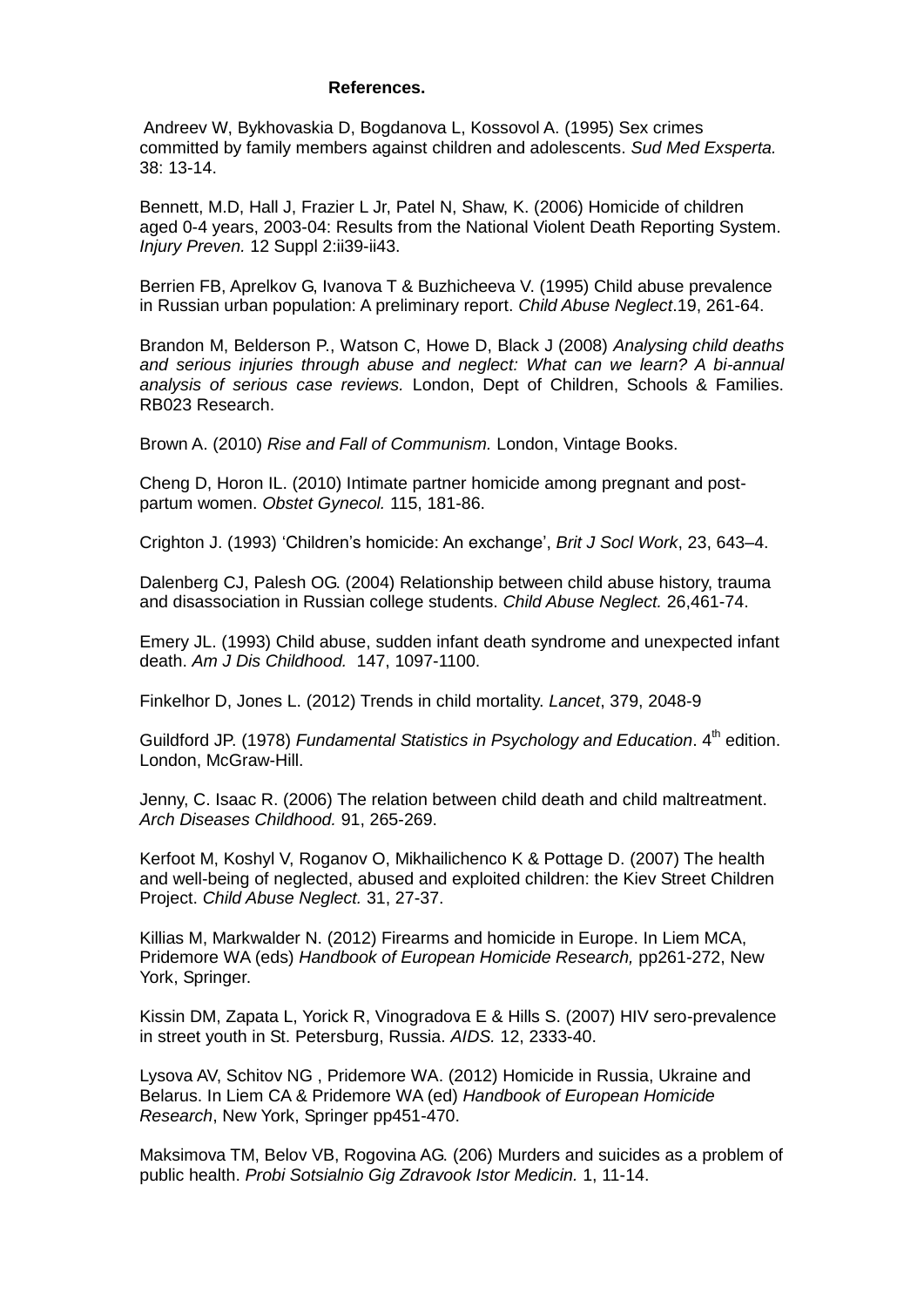Matturi I, Mauri M, Elena-Ferreo M, Lavezzi A. (2008) Unexpected peri-natal loss versus SIDS: A common neuropathy entity. *Open Neurology.* 2; 45-50.

Newton AW, Vandeven AM. (2006) Unexplained infant and child death: A review of SIDS, sudden unexplained deaths and child maltreatment fatalities including shaken infant syndrome. *Current Opin Paediatr.* 18, 196-200.

NSPCC (2002) *Campaigning on Child Abuse Deaths.* London, NSPCC.

Pritchard C, Hickish T (2011) Comparing cancer mortality rates in England & Wales with other major developed countries 1979-2006. *British Journal of Cancer*, 105; 1788-1994

Pritchard C, Wallace MS (2011) Comparing the USA, UK and 17 Western countries efficiency and effectiveness in reducing mortality. *Journal of Royal Society of Medicine* Shorts. 2.60.1-10.

Pritchard C, Williams R. (2010) Comparing possible child-abuse-related-deaths in England & Wales with the major developed countries 1974-2006. *British Journal of Social Work*. 40. pp. 1700-1718.

Pritchard C, Williams R (2011) Poverty and child (0-14 years) mortality in the USA and other Western countries as an indicator of "how well a country meets the needs of its children" (UNICEF) *International Journal of Adolescent Medicine & Health.* 23(3) 251-255

Roi Y (2000) *Islam in the Soviet Union from the end of the Second World War to Gorbachev.* Columbia University Press.

Schmidt P, Madea B. (1995) Death in the bathtub involving children. *Foren Sci Int,* 31, 147-155.

Stametel JP. (2012) The effects of political, economic and social changes in Homicides in Eastern Europe. In *Handbook of European Homicide Research*, Liem MCA and Pridemore WA (eds) New York, Springer pp155-170.

UNICEF (2001). *Child Deaths by Injury in Rich Nations. Florence*, Innocenti Research Centre, Report No 2. United Nations Children Fund.

UNMDG Task Force. *Millennium Development Goals*: A Report. New York, United Nations. 2009.

US Bureau of Statistics. (2012) *Statistical Abstracts of the United States: International Comparisons.* Washington, US Census Bureau.

Varnik P, Sisaka M, Varnik A, Yuryev A, Kolves K, Leppik I, Nemstov A, Wasserman D. (2010) Massive increase in injury deaths of undetermined intent in ex-USSR Baltic and Slavic countries: Hidden suicides? *Scand J Pub Health.* 38, 395-403

Vermeiren R, Schwab-Stone M, Deboutte D,Lechman P & Ruchkin V. (2003) Violence exposure and substance abuse in adolescents: Findings from three countries. *Pediatrics.* 111, 535-40.

Wasserman D, Varnik A. (1998) Reliability of statistics on violent deaths and suicide in the former USSR 1970-1990. *Acta Psychiat Scand* 394,34-41

WHO. (1992) International Classification of Diseases, 10th edition, Geneva, World Health Organisation.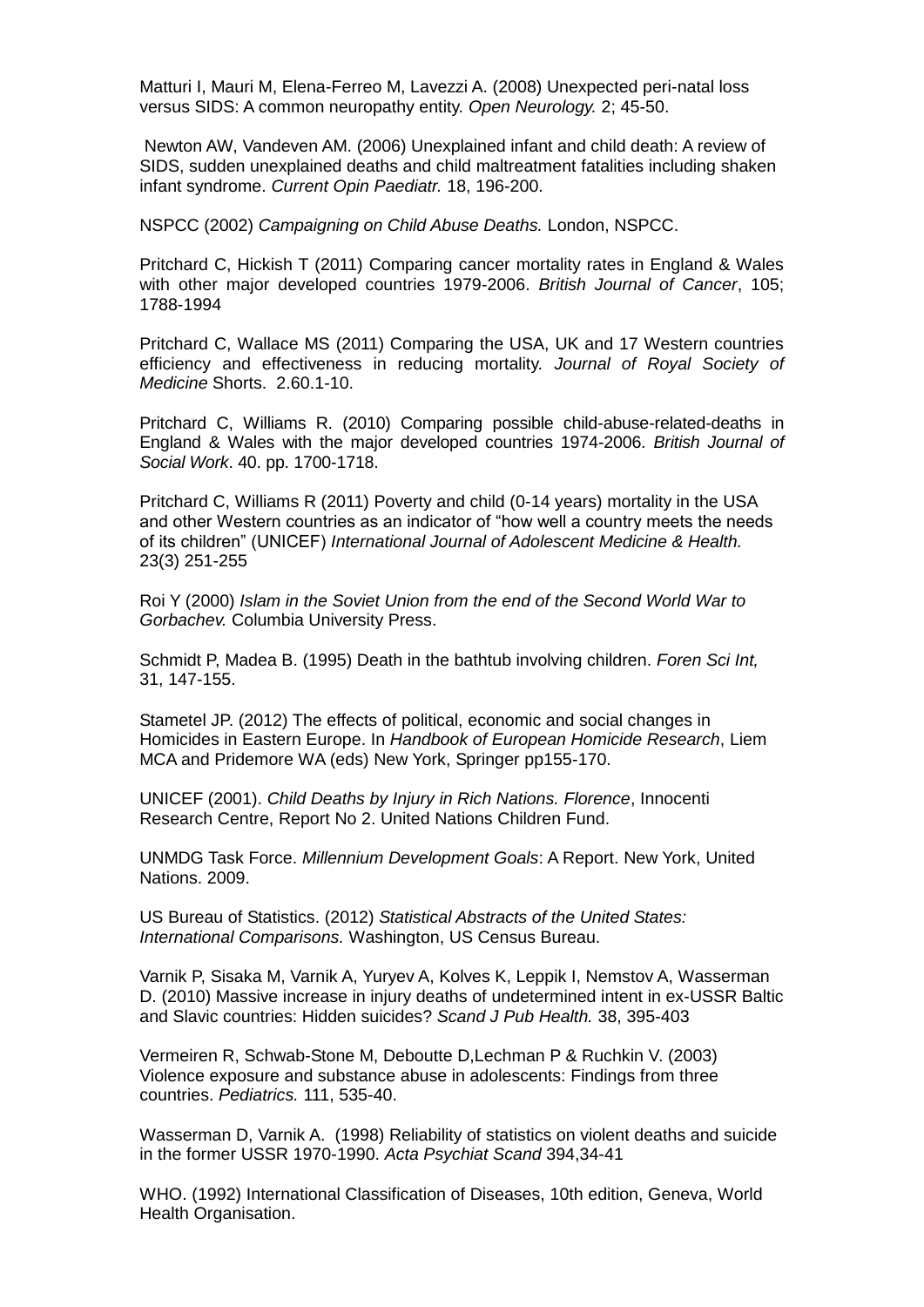WHO. (2012) Country & Year Selection. Registered deaths by age, cause, sex. www.who.int/healthinfo/stasticis/mortality/whopms

Woodruff TJ, Darrow L, Parker JD. (2008) Air pollution and postnatal infant mortality in the USA 1992-2002. *Environ Health Persp,* 116, 110-115.

Zabina H, Kissin D, Pervysheva E, Mytil A & Hillis S. (2009) Abandonment of infants of HIV-positive women in Russia and preventative measures. *Repro Health Matters*. 17, 162-70.

**Acknowledgements:** We are indebted to Sister Beryl Author, formerly on the Wessex Neurological center, for her scrupulous archive assistance.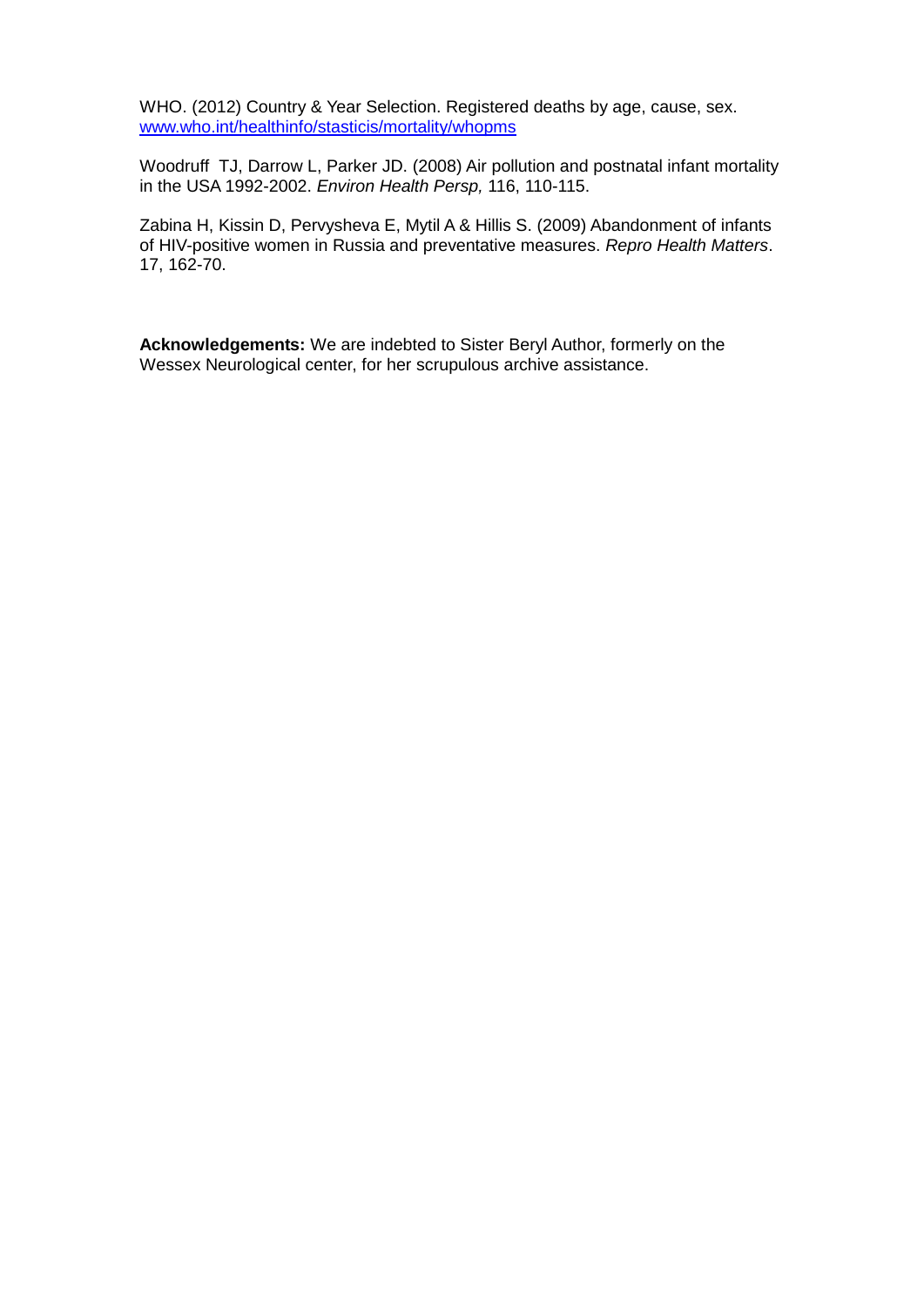**Table [1] Child Mortality Rate (CMR) rates per million (pm) and & ratios of change 1988-2010. Ranked by highest current CMR**

| <b>Country, Years</b> | <b>Under-five CMR</b> |
|-----------------------|-----------------------|
| & rank                | <b>Rates pm</b>       |
| 1. Kyrgyzstan 1988-90 | 18633                 |
| 2007-09               | 14904                 |
| Ratio of change       | 0.80                  |
| 2.Kazakhstan 1988-90  | 14761                 |
| 2007-09               | 9734                  |
| Ratio of change       | 0.66                  |
| 3 Uzbekistan 1998-90  | 21447                 |
| 2003-05               | 8552                  |
| Ratio of change       | 0.40                  |
| 4 Georgia 1988-90     | 10409                 |
| 2008-10               | 7850                  |
| Ratio of change       | 0.75                  |
| 5 Tajikistan 1988-90  | 26214                 |
| 2003-05               | 6571                  |
| Ratio of change       | 0.25                  |
| 6 Azerbaijan 1988-90  | 15125                 |
| 2005-07               | 5547                  |
| Ratio of change       | 0.37                  |
| 7. Ukraine 1988-90    | 7022                  |
| 2008-10               | 4800                  |
| Ratio of change       | 0.68                  |
| 8 Russia 1988-90      | 12635                 |
| 2007-09               | 4399                  |
| Ratio of change       | 0.35                  |
| 9. Belarus 1988-90    | 6425                  |
| 2007-09<br>0          | 2561                  |
| Ratio of change       | 0.40                  |
| Turkmenistan 88-90 ## | 28833                 |
| Latest 1996-98        | 21432                 |
| Ratio of change       | 0.74                  |
| Average 9 USSR ##     | 14,741<br>##          |
| 2008-10               | 7,213                 |
| Ratio of change       | 0.44                  |

## Not including Turkmenistan.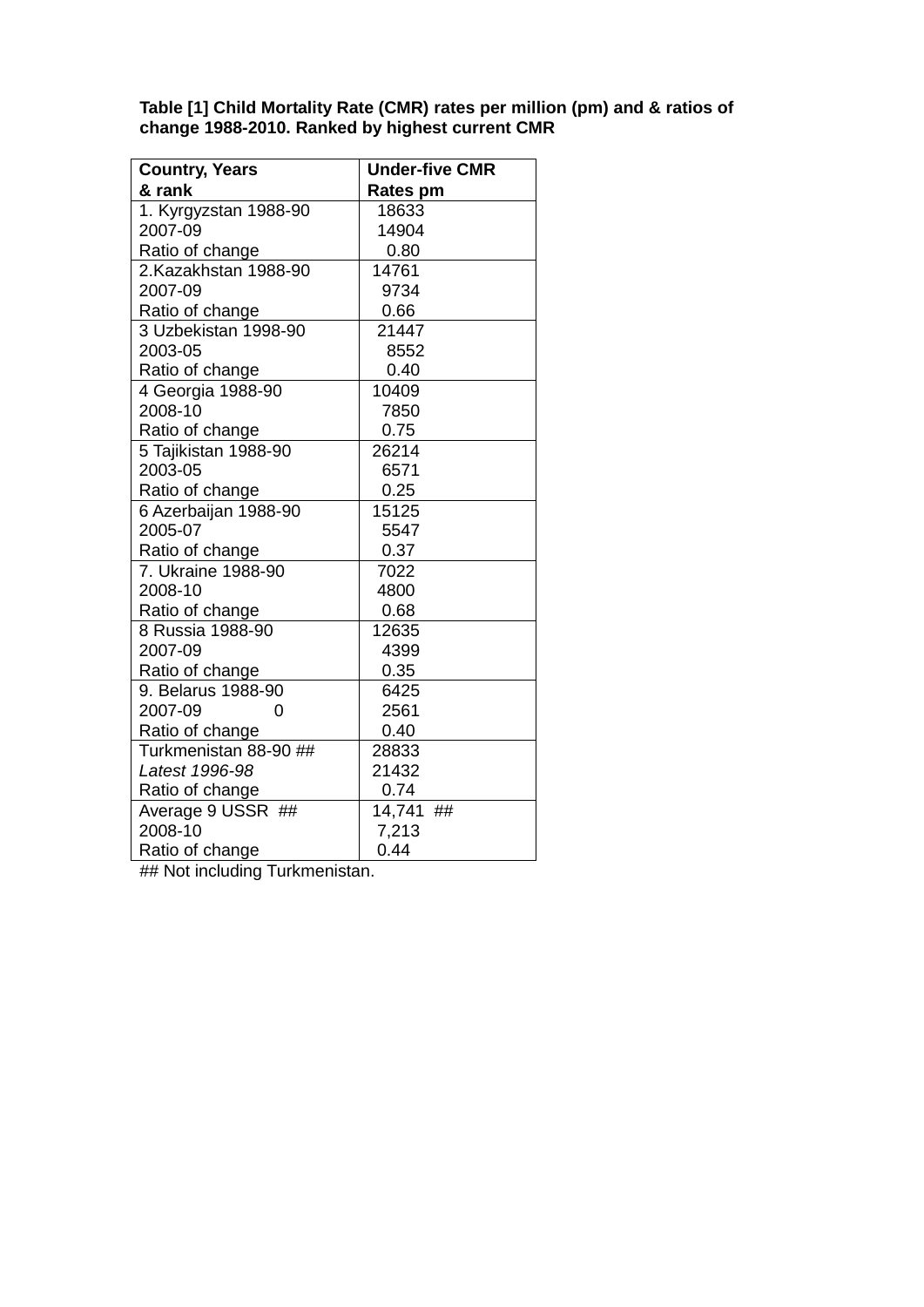**Table [2] Confirmed CARD rates per million (rpm) and ratios of change 1988- 2010. CMR to CARD Odds ratios. Ranked by highest current rate.**

| <b>Country &amp; Years</b> | <b>CARD</b>     | <b>CMR: CARD</b>   |
|----------------------------|-----------------|--------------------|
| & rank                     | $0-4$ ys rpm    | <b>Odds ratios</b> |
| 1.Russia 1988-90           | 20              |                    |
| 2007-09                    | 29              | 1: 4.11            |
| ratio of change            | 1.44            |                    |
| 2. Ukraine 1988-90         | 43              |                    |
| 2007-09                    | 19              | 1:0.65             |
| ratio of change            | 0.44            |                    |
| 3=. Belarus 1988-90        | $\overline{37}$ |                    |
| 2007-09                    | 17              | 1:1.15             |
| ratio of change            | 0.46            |                    |
| 3=.Kazakhistan 1988-90     | 17              |                    |
| 2007-09                    | 17              | 1:1.52             |
| ratio of change            | 1.00            |                    |
| 5. Azerbaijan 1988-90      | 16              |                    |
| 2005-07                    | $\overline{7}$  | 1; 1.19            |
| ratio of change            | 0.44            |                    |
| 6 Kyrgyzstan 1988-90       | 24              |                    |
| 2007-09                    | 5               | 1:0.26             |
| ratio of change            | 0.21            |                    |
| 7 Uzbekistan 1998-90       | 8               |                    |
| 2003-05                    | $\overline{4}$  | 1:1.25             |
| ratio of change            | 0.50            |                    |
| 8. Tajikistan 1988-90      | 26              |                    |
| 2003-05                    | 3               | 1:0.48             |
| ratio of change            | 0.12            |                    |
| 9. Georgia 1988-90         | 5               |                    |
| 2008-10                    | 1               | 1:0.27             |
| ratio of change            | 0.20            |                    |
| Turkmenistan 1988-90.      | 10              |                    |
| 1996-98                    | 8               | 1:1.08             |
| ratio of change            | 0.80            |                    |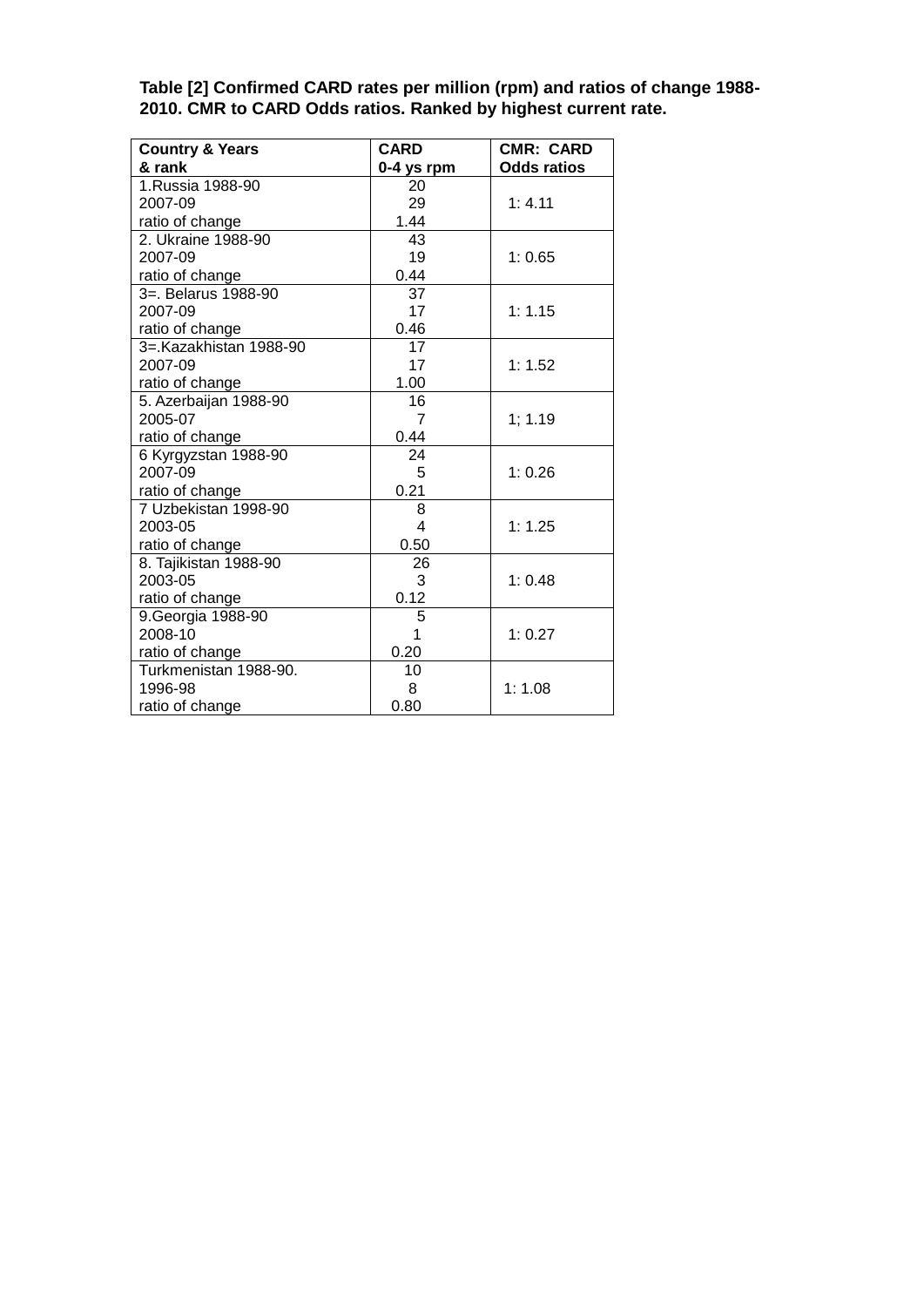**Table [3] Undetermined Deaths (UnD) rates per million (rpm), ratios of change 1988-2006. CMR to UnD odds ratios. Ranked by highest current rate.**

| <b>Country &amp; Years</b> | <b>UnD</b>     | <b>CMR: UnD</b>   |
|----------------------------|----------------|-------------------|
| & rank                     | 0-4ys pm       | <b>Odd ratios</b> |
| 1.Kazakhistan 1988-90      | 25             |                   |
| 2007-09                    | 338            | 1: 20.5           |
| Ratio of change            | 13.5           |                   |
| 2. Ukraine 1988-90         | 36             |                   |
| 2007-09                    | 270            | 1: 11.0           |
| Ratio of change            | 7.5            |                   |
| 3. Russia 1988-90          | 39             |                   |
| 2007-09                    | 179            | 1: 13.1           |
| Ratio of change            | 4.6            |                   |
| 4. Belarus 1988-90         | 20             |                   |
| 2007-09                    | 172            | 1:21.5            |
| Ratio of change            | 8.6            |                   |
| 5. Azerbaijan 1988-90      | 26             |                   |
| 2005-07                    | 57             | 5.9<br>1:         |
| Ratio of change            | 2.20           |                   |
| 6. Kyrgyzstan 1988-90      | 72             |                   |
| 2007-09                    | 39             | 1:0.66            |
| Ratio of change            | 0.53           |                   |
| 7. Uzbekistan 1998-90      | 40             |                   |
| 2003-05                    | 16             | 1: 1.00           |
| Ratio of change            | 0.40           |                   |
| 8. Tajikistan 1988-90      | 21             |                   |
| 2003-05                    | $\overline{4}$ | 1:<br>0.76        |
| Ratio of change            | 0.19           |                   |
| 9. Georgia 1988-90         | 20             |                   |
| 2008-10                    | 12             | 1:<br>0.87        |
| Ratio of change            | 0.61           |                   |
| Turkmenistan 1988-90.      | 21             |                   |
| 1996-98                    | 6              | 0.39<br>1:        |
| Ratio of change            | 0.29           |                   |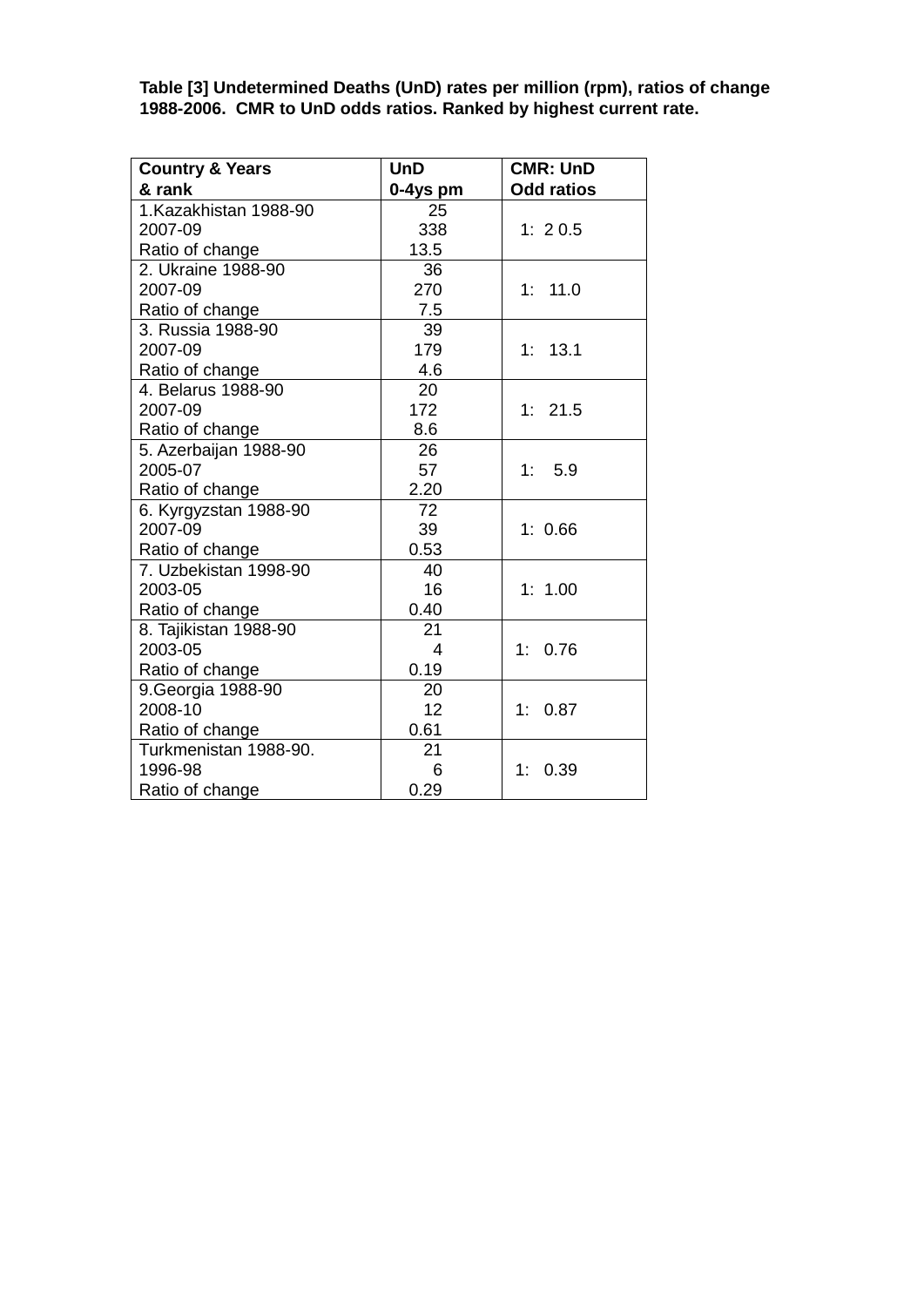**Table [4] Ill-defined Signs and Symptoms (IDSS) rates per million (rpm), ratios of change 1988-2006. CMR to IDSS Odd ratios for Under-fives. Ranked by highest current rate.**

| <b>Country &amp; Years</b> | <b>IDSS</b> | <b>CMR: IDSS</b>  |  |
|----------------------------|-------------|-------------------|--|
| & rank                     | 0-4yrs      | <b>Odds ratio</b> |  |
| 1. Belarus 1988-90         | 118         |                   |  |
| 2007-09                    | 423         | 1:8.95            |  |
| Ratio of change            | 3.58        |                   |  |
| 2.Kazakhistan 1988-90      | 227         |                   |  |
| 2007-09                    | 391         | 1: 2.15           |  |
| Ratio of change            | 1.72        |                   |  |
| 3. Azerbaijan 1988-90      | 454         |                   |  |
| 2005-07                    | 269         | 1: 1.59           |  |
| Ratio of change            | 0.59        |                   |  |
| 2007-<br>4. Russia 1988-90 | 257         |                   |  |
| 09                         | 263         | 1: 2.91           |  |
| Ratio of change            | 1.02        |                   |  |
| 5. Georgia 1988-90         | 140         |                   |  |
| 2008-10                    | 216         | 1:2.05            |  |
| Ratio of change            | 1.54        |                   |  |
| 6. Ukraine 1988-90         | 135         |                   |  |
| 2008-10                    | 172         | 1: 1.47           |  |
| Ratio of change            | 1.27        |                   |  |
| 7. Tajikistan 1988-90      | 1672        |                   |  |
| 2003-05                    | 95          | 1: 0.24           |  |
| Ratio of change            | 0.06        |                   |  |
| 8. Uzbekistan 1998-90      | 181         |                   |  |
| 2003-05                    | 60          | 1:0.83            |  |
| Ratio of change            | 0.33        |                   |  |
| 9.Kyrgyzstan 1988-90       | 146         |                   |  |
| 2007-09                    | 10          | 1: 0.08           |  |
| Ratio of change            | 0.07        |                   |  |
| Turkmenistan 1988-90.      | 807         |                   |  |
| 1996-98                    | 209         | 1: 0.35           |  |
| Ratio of change            | 0.26        |                   |  |